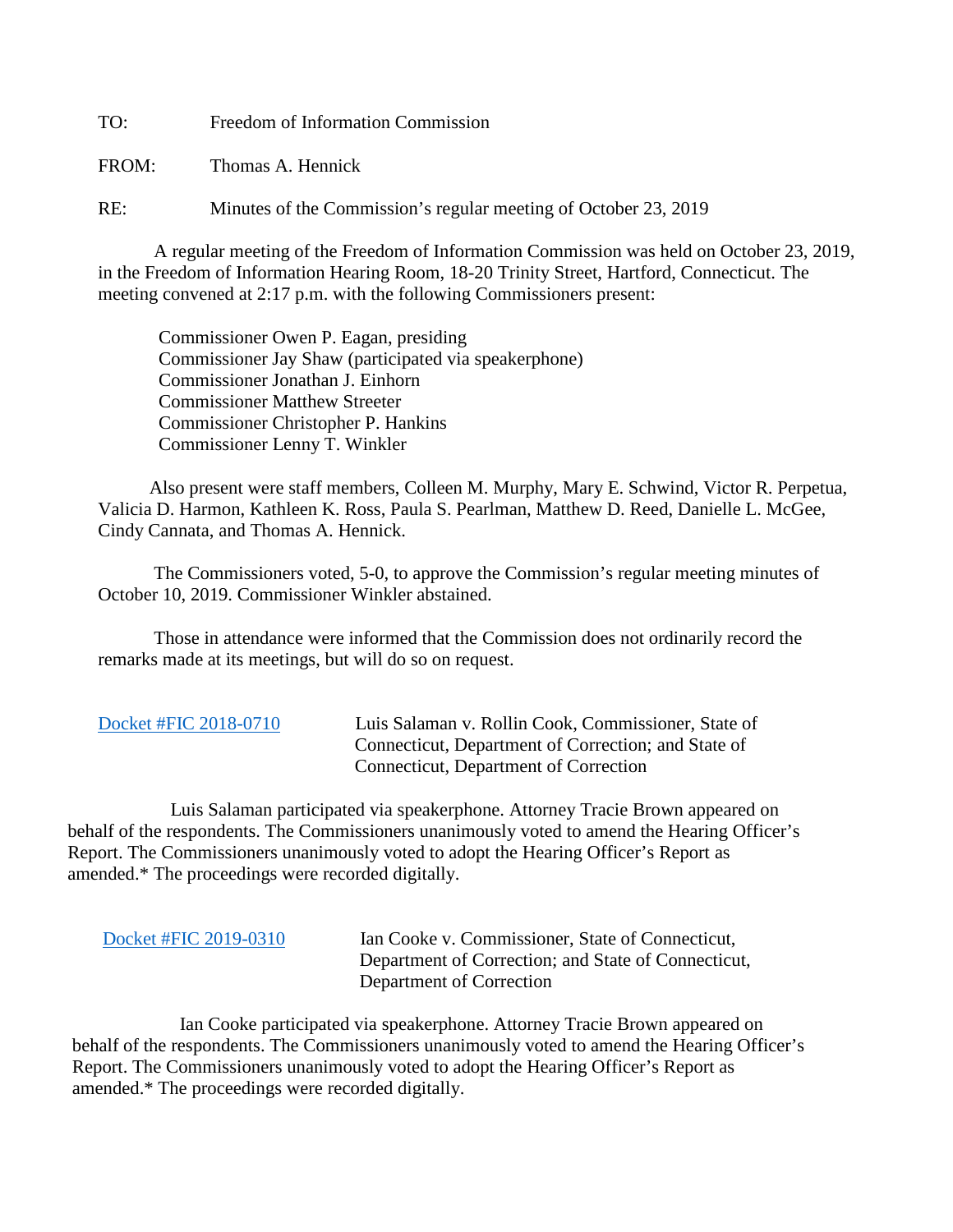Minutes, Regular Meeting, October 23, 2019 Page 2

[Docket #FIC 2018-0714](https://portal.ct.gov/-/media/FOI/FinalDecisions/2019/Oct23/2018-0714.pdf?la=en) Gerry Daley v. Chairperson, Subcommittee, Common Council, City of Middletown; and Subcommittee, Common Council, City of Middletown The Commissioners unanimously voted to adopt the Hearing Officer's Report.

[Docket #FIC 2018-0754](https://portal.ct.gov/-/media/FOI/FinalDecisions/2019/Oct23/2018-0754.pdf?la=en) Ryan Graham v. Commissioner, State of Connecticut, Department of Administrative Services; State of Connecticut, Department of Administrative Services; Commissioner, State of Connecticut, Department of Emergency Services and Public Protection; and State of Connecticut, Department of Emergency Services and Public Protection

The Commissioners unanimously voted to adopt the Hearing Officer's Report.

 [Docket #FIC 2019-0110](https://portal.ct.gov/-/media/FOI/FinalDecisions/2019/Oct23/2019-0110.pdf?la=en) Robert Scott v. Treasurer, State of Connecticut, Office of the Treasurer; and State of Connecticut, Office of the Treasurer

The Commissioners unanimously voted to adopt the Hearing Officer's Report.

 [Docket #FIC 2019-0223](https://portal.ct.gov/-/media/FOI/FinalDecisions/2019/Oct23/2019-0223.pdf?la=en) Timothy Cantafio v. Commissioner, State of Connecticut, Department of Transportation; and State of Connecticut, Department of Transportation

The Commissioners unanimously voted to adopt the Hearing Officer's Report.

 [Docket #FIC 2019-0228](https://portal.ct.gov/-/media/FOI/FinalDecisions/2019/Oct23/2019-0228.pdf?la=en) Mark Daricek v. Commissioner, State of Connecticut, Department of Emergency Services and Public Protection; and State of Connecticut, Department of Emergency Services and Public Protection

The Commissioners unanimously voted to adopt the Hearing Officer's Report.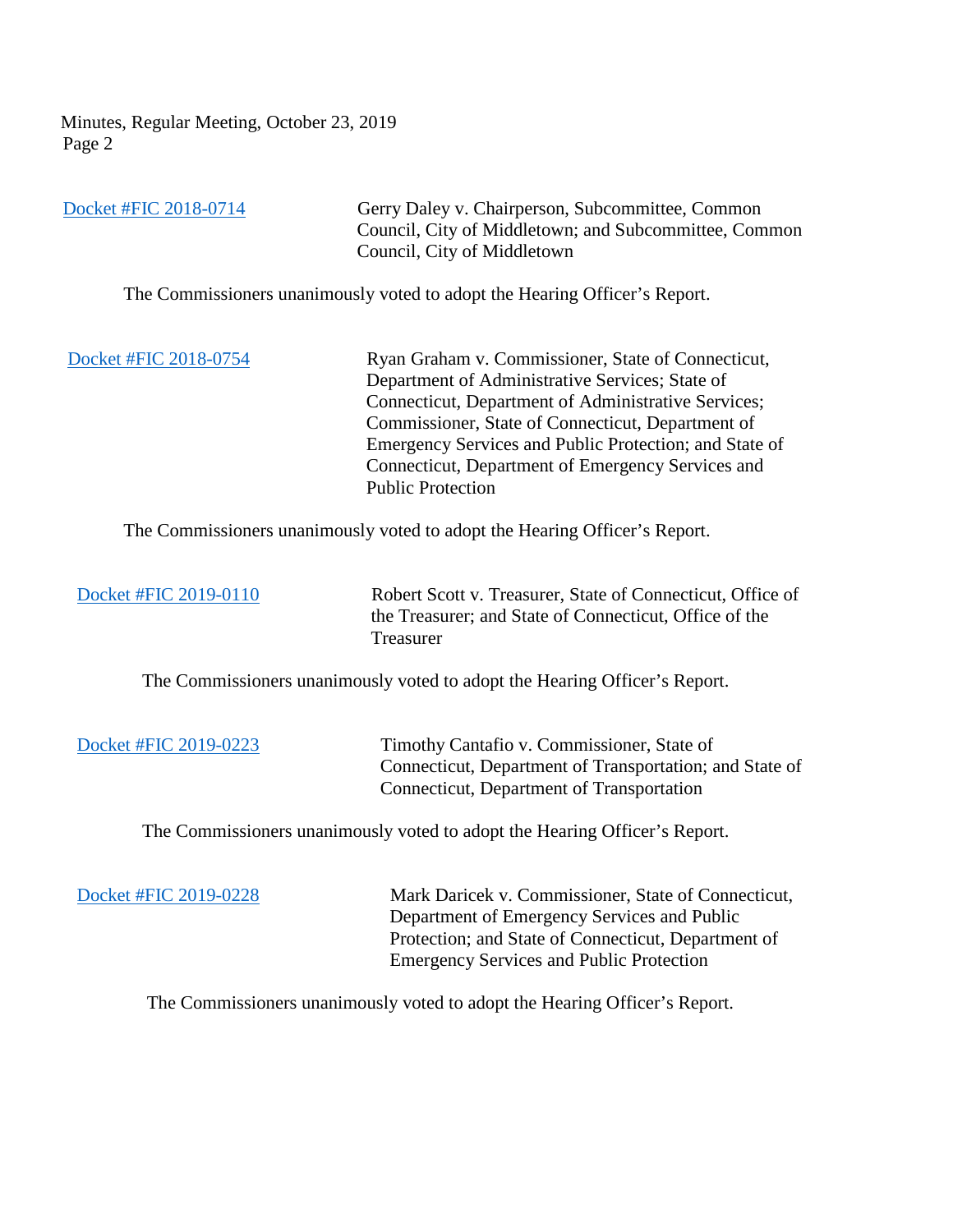Regular Meeting, October 23, 2019 Page 3

 [Docket #FIC 2019-0380](https://portal.ct.gov/-/media/FOI/FinalDecisions/2019/Oct23/2019-0380.pdf?la=en) Jack Rua v. Administrator, State of Connecticut, Connecticut Teachers' Retirement Board; and State of Connecticut, Connecticut Teachers' Retirement **Board** 

 Jack Rua appeared on his own behalf. Attorney Maria Rodriguez appeared on behalf of the respondents. The Commissioners unanimously voted to approve the Hearing Officer's Report. The proceedings were recorded digitally.

| Docket #FIC 2019-0434 | Frank Napolitano v. Human Resources Director, City |
|-----------------------|----------------------------------------------------|
|                       | of East Hartford; and City of East Hartford        |

The Commissioners unanimously voted to adopt the Hearing Officer's Report.

| Docket #FIC 2019-0446 | Robert Vanacore v. Human Resources Director, City |
|-----------------------|---------------------------------------------------|
|                       | of East Hartford; and City of East Hartford       |

The Commissioners unanimously voted to adopt the Hearing Officer's Report.

 The Commissioners unanimously voted to add to the agenda a discussion about seeking a Superior Court remand to the commission in FICAP 2019-009. The matter is an appeal by the state Department of Correction from a commission final decision in #FIC 2019-0295, Noah Snyder vs, Scott Semple, Commissioner, State of Connecticut, Department of Correction and State of Connecticut Department of Correction. The Commissioners unanimously voted to authorize staff to seek the remand.

 Colleen M. Murphy reported that commissioners would be asked to review proposed changes to commission regulations, which have been under review for several months. Once approved by the Commission, those proposals would be brought to the legislature for approval.

Valicia D. Harmon and Mary Schwind reported on pending appeals.

Colleen M. Murphy reported on legislation.

 Colleen M. Murphy reported that the process for filling the vacant paralegal position and the vacant Human Resources Specialist position was continuing.

The meeting was adjourned at 3:08 p.m.

 $\mathcal{L}_\text{max}$  , which is a set of the set of the set of the set of the set of the set of the set of the set of the set of the set of the set of the set of the set of the set of the set of the set of the set of the set of

Thomas A. Hennick MINREGmeeting 10232019/tah/10232019

\* See attached for amendments